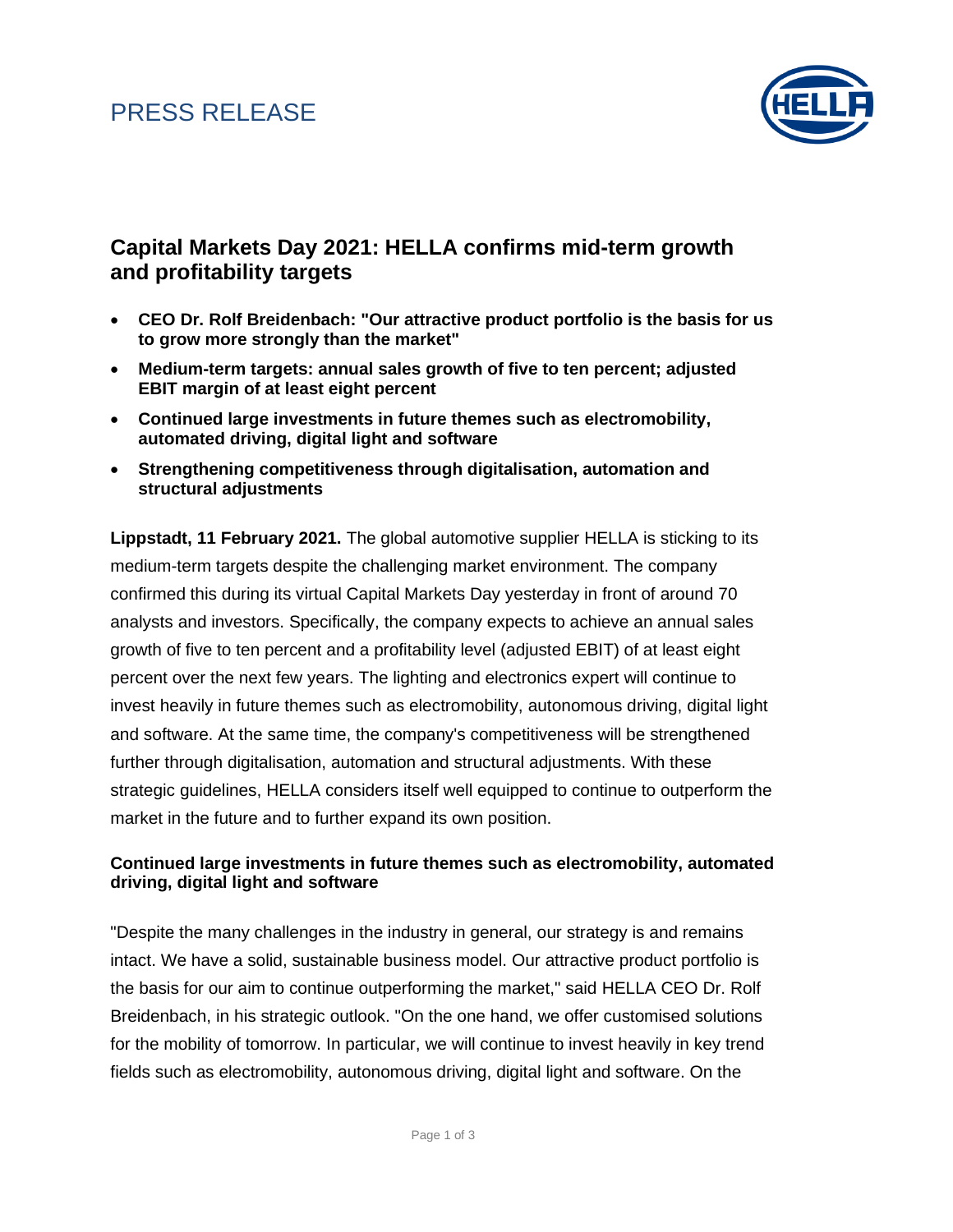# PRESS RELEASE



other hand, we will still have a clear focus on consistent cost and efficiency management. These are the two central directions with which we want to achieve our goals in spite of the challenges on the market."

Accordingly, the main driver of sales growth is good strategic alignment along key automotive market trends. In recent months, HELLA has started series production for numerous key automotive technologies, including 77 GHz radar sensors, battery electronics for high-voltage applications, steering electronics and SSL100 lighting technology, and has acquired numerous large-volume orders. In addition, HELLA has created the basis for further growth, especially in the largest and therefore so important Chinese market, by entering into new partnerships and expanding its business activities with local automotive manufacturers.

### **Strengthening competitiveness through digitalisation, automation and structural adjustments**

At the Capital Markets Day, HELLA also provided an outlook for future market developments. According to this forecast, global vehicle production is currently recovering somewhat faster than expected. Nevertheless, even in 2025, the global market volume remains significantly below the planning assumptions made before the beginning of the Covid-19 pandemic.

"As an organisation, we have handled the coronavirus pandemic stress test well so far. But going forward, the market environment is not going to get any easier. In the short term, we have to steer the company in an extremely volatile market, which is currently burdened further by semiconductor bottlenecks, while in the medium term it will take several years before we see production figures return to pre-crisis levels. At the same time, the automotive industry is currently undergoing the largest transformation process in its history," highlighted HELLA CFO Bernard Schäferbarthold. "However, even in this environment, we have the potential to significantly outperform the market in the medium term. This is based not least on making sustainable investments in the ongoing transformation of the organisation through automation and digitalisation."